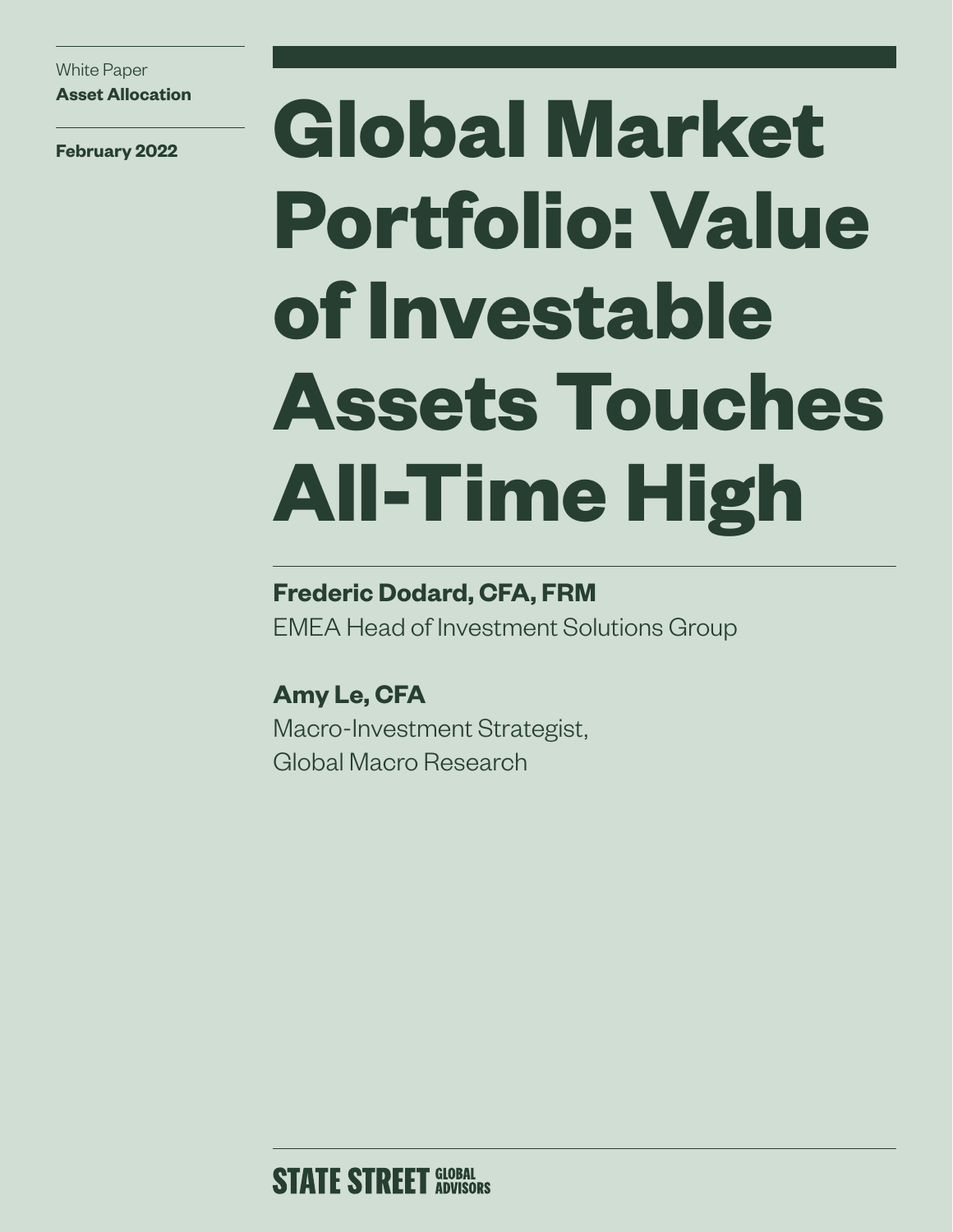| <b>Contents</b> | 04 | <b>Market Portfolio From Theory to Practice</b> |
|-----------------|----|-------------------------------------------------|
|                 | 06 | <b>Composition of the GMP</b>                   |
|                 | 09 | <b>GMP's Evolution Through Time</b>             |
|                 | 14 | <b>GMP</b> — Performance Outlook                |
|                 | 16 | <b>Conclusion</b>                               |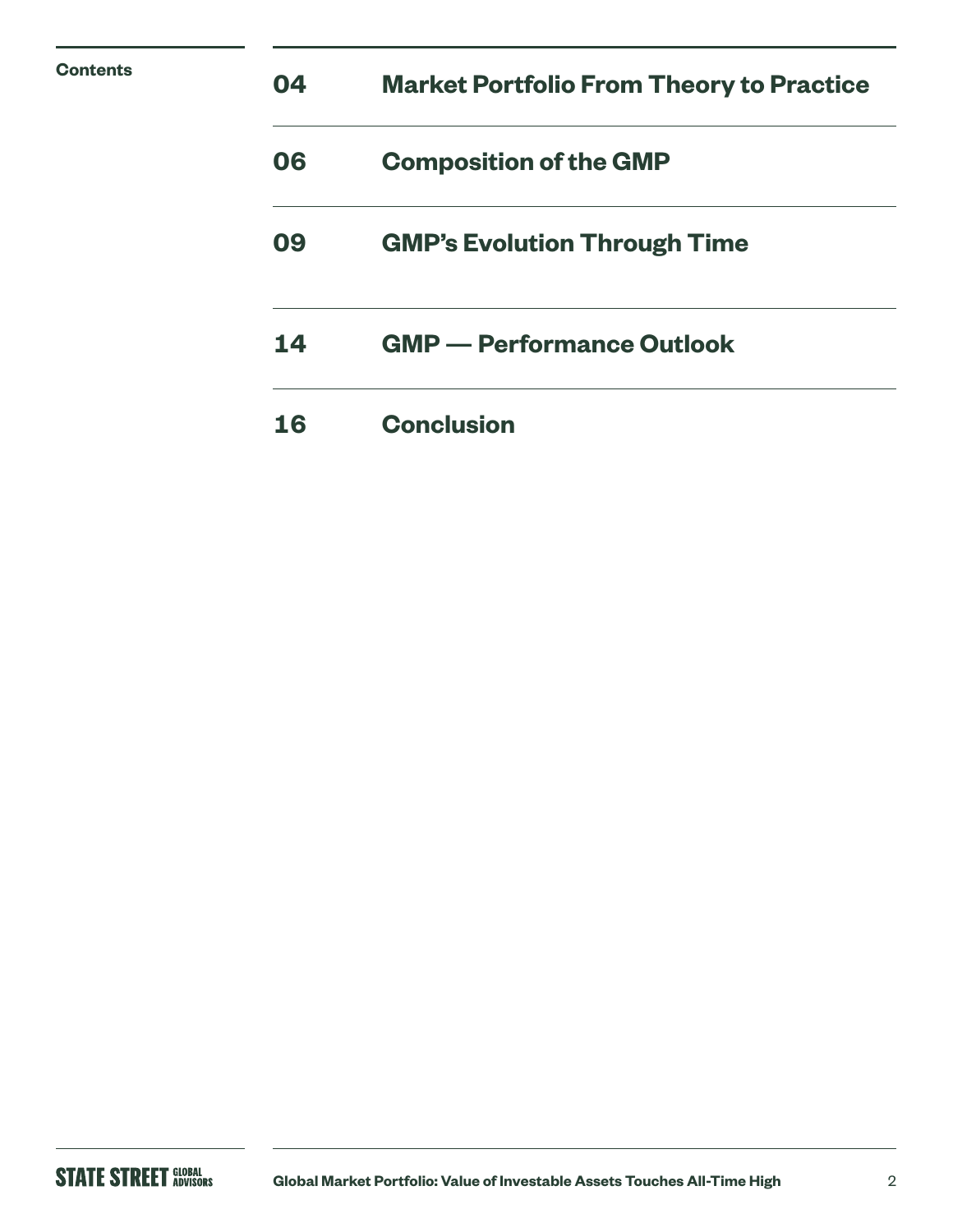### Key Takeaways

- The global investment landscape has changed dramatically over the past few decades with financial globalization, the digitalization of economies, the rise of China and the development of alternative investments and asset classes. The recent historical trends are likely to provide enough insights to help us make educated guesses regarding the short- and medium-term investment opportunities and help investors adopt a truly global mindset.
- In this context, we examine the evolution of the Global Market Portfolio (GMP) over time. The GMP encompasses the universe of all investable assets and their market value at a given point in time. It represents the positioning of investors in aggregate and reveals insights regarding their attitudes and preferences. The GMP, therefore, could be considered as a natural benchmark for investors' strategic asset allocations.
- Issuance of new securities during 2020 was particularly impressive as both governments and corporations raised new funds to navigate through the unprecedented economic challenges posed by COVID-19. In 2021, given accommodating financing conditions and the very low cost of capital, total issuance remained strong with full year numbers expected to exceed those of 2020. Equity performance was particularly strong, outperforming bonds across many countries. Consequently, the weighting of individual asset classes in the GMP changed visibly and equity weighting continued to rise.
- Compared with US\$162.8 trillion in value in December 2020, the GMP grew significantly last year to reach US\$179.0 trillion as of December 2021. This represents a 10% increase YoY. Equities weighed about 43% of the GMP as of end-December 2021, up from 40% as of end-December 2020, but well below the 50% level reached in 2007. Bonds represented about 45% versus 49% as of end-December 2020 but well below the 55% level seen in 2008.
- Investors need to get the most out of from their portfolios in order to meet their financial objectives. Questions related to the kind of asset classes that could be considered for the long term, what these assets can deliver in terms of risks versus returns and portfolio diversification continue to be investors' main concerns.
- Given the current market outlook, expected return for the GMP over the next 12 months is 3.3%, which is closer to our 2020 forecast but significantly lower than our first GMP estimate of 4.5% in 2014.<sup>1</sup> This reflects the high valuations of assets and low or even negative yields across many fixed income markets.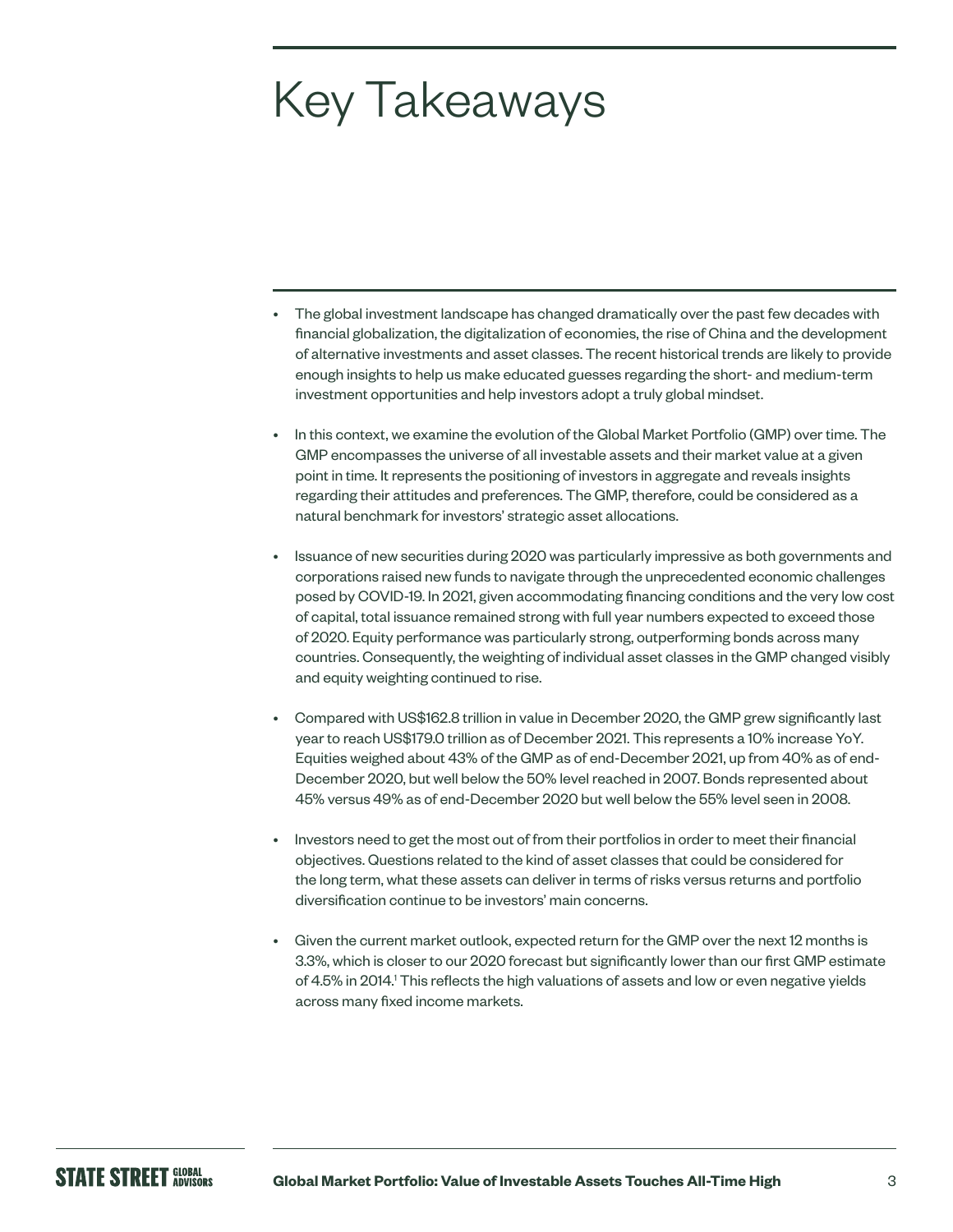### Market Portfolio From Theory to Practice

The idea of a market portfolio — a portfolio of all risky assets proportionally weighted by their market capitalization — was originally proposed by James Tobin in 1958 and subsequently refined by William Sharpe in 1964. Given its intrinsic diversification, the market portfolio is subject only to systematic multi-asset class risks — that is, risks that affect the market as a whole — and not to unsystematic risks inherent to a particular asset class.

This idea has shaped the asset management industry, playing a crucial part in the formation of concepts such as the Capital Asset Pricing Model and others related to asset allocation. The market portfolio provides exposure to a broad set of global asset classes and market factors — such as equity risk premium, interest rate term premium, credit risk premium and to a lesser extent, liquidity risk premium through the inclusion of less-liquid assets.

An important research article in 2014 presented the methodology for a Global Multi-Asset Market Portfolio, an aggregate portfolio of the market as a whole, containing all types of investable assets available globally. $2$  This research considered eight asset classes and their weighting in proportion to their relative importance in capital terms. What was at the beginning a cornerstone of the Modern Portfolio Theory over time became a tangible investment reality: over 90% of the aggregate market portfolio's exposure and composition can now be accessed by all categories of investors using easily tradable financial instruments.

The GMP is becoming increasingly relevant to investors' investment discussions, especially of those investors who want to diversify their portfolios geographically due to differing objectives and strategies.

#### **Constructing the GMP**

Following a similar framework, we define the GMP as consisting of all investable capital assets, where the proportion invested in each asset corresponds to its market value divided by the sum of the market values of all assets. As the sum of all holdings that result from the collective decisions of investors and issuers as well as suppliers and demanders of capital, the GMP can be seen as a de facto proxy for the investable opportunity set available to all investors globally where weights are a function of their respective market capitalization at any given point in time — and thus a reasonable benchmark for the average investor. We exclude cash from this portfolio as our focus is on capital and store-of-value assets.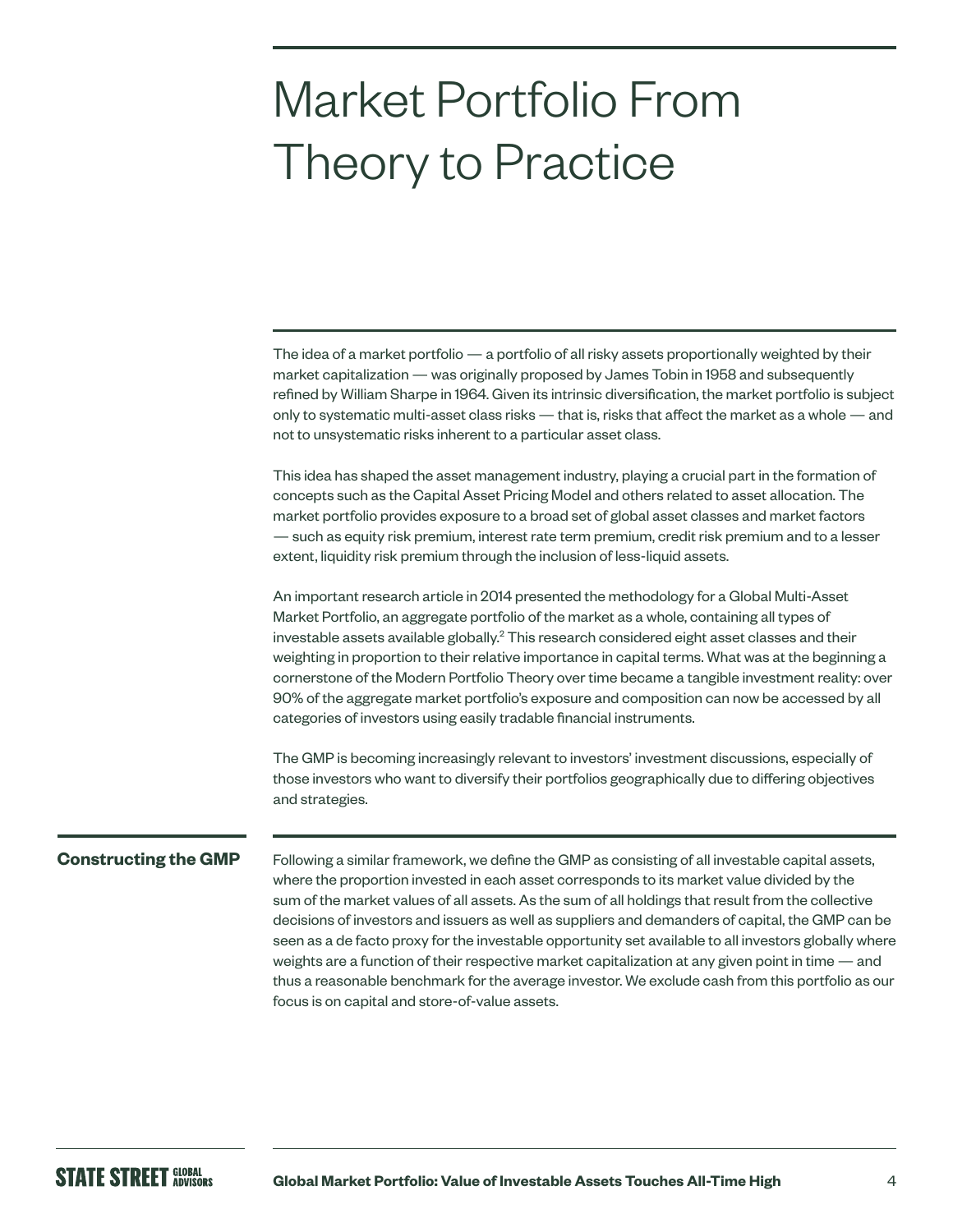It is important to understand that there can be a huge dispersion of portfolios around the GMP. Different investors have different investment preferences and objectives, which lead to the creation of different portfolios. For example, a corporate defined benefit plan will have a sizable weight in long-duration bonds to match its long-term liabilities, while a bank's investment portfolio will consist largely of short-term bonds and cash equivalents held against its short-term liabilities. Endowments and foundations with longer investment horizons can take advantage of the illiquidity premium in their long-term allocations to illiquid investments, such as private equity (PE).

In our framework, we use broad indices to obtain invested market capitalizations for different asset classes. To focus on capital and store-of-value assets,<sup>3</sup> cash and commodities are excluded, with the exception of gold, where we are interested in the gold that central banks, sovereign wealth funds, institutions and individual investors treat as a store of value. The World Gold Council estimated that as of end-2020, approximately 201,300 tons of gold had been mined over the course of human history. Excluding most gold that is still used to make jewelry, along with the smaller amounts found in devices from mobile phones to medical equipment, we find that around 39% of available gold can be considered for its total capital asset value — that is, the sum of public and private investment holdings of gold.

This methodology allows us to monitor changes in the GMP over time. We present below our estimates of the GMP's capital market values and weighting as of 31 December 2021 as well as its expected risk and return profile over different time periods. Then we evaluate the risk contribution of each asset class to the GMP as a percentage of total variance. We use the USD to compute the values of the various assets. In a year such as 2021, when the USD appreciated against many currencies, the rise in value could be considered as less impressive, versus years during which the USD depreciated, such as in 2017.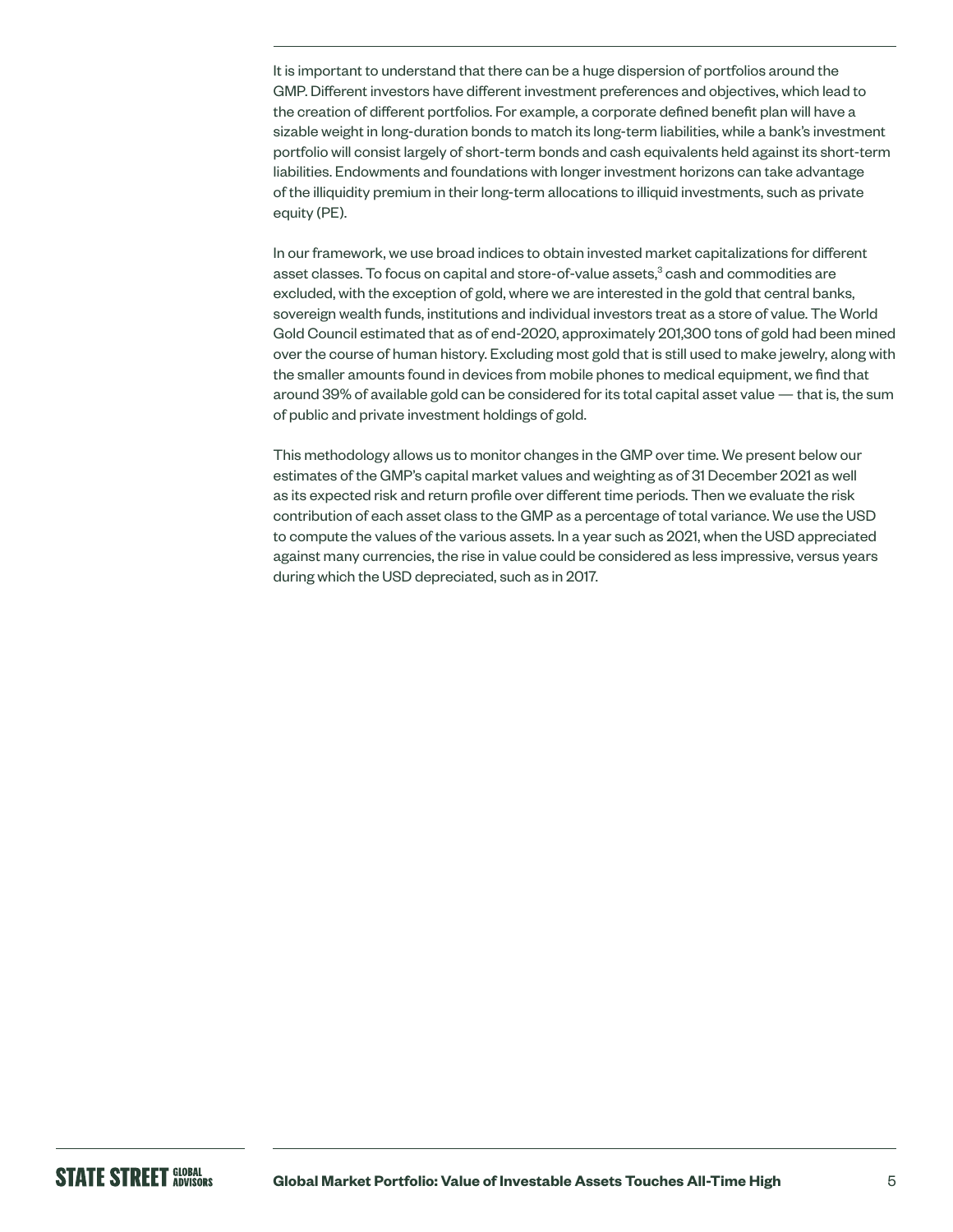### Composition of the GMP

Figure 1 shows the composition and weighting of the GMP as of 31 December 2021. Its total worth can be estimated at US\$179.0 trillion, an increase of US\$16.1 trillion since December 2020 and an increase of US\$54.2 trillion since March 2020.

Equities represent the largest asset class with a market value of US\$77.8 trillion, which equals 43% of the total market capitalization of all asset classes. Government bonds have a market value of US\$43.0 trillion, or 24% of the total. Investment grade (IG) credits are the third-largest asset class, worth US\$26.7 trillion, at 15%. The other six asset classes are relatively smaller, and their market capitalizations in total add up to about 18% of the GMP.





Figure 1 **Global Market Portfolio**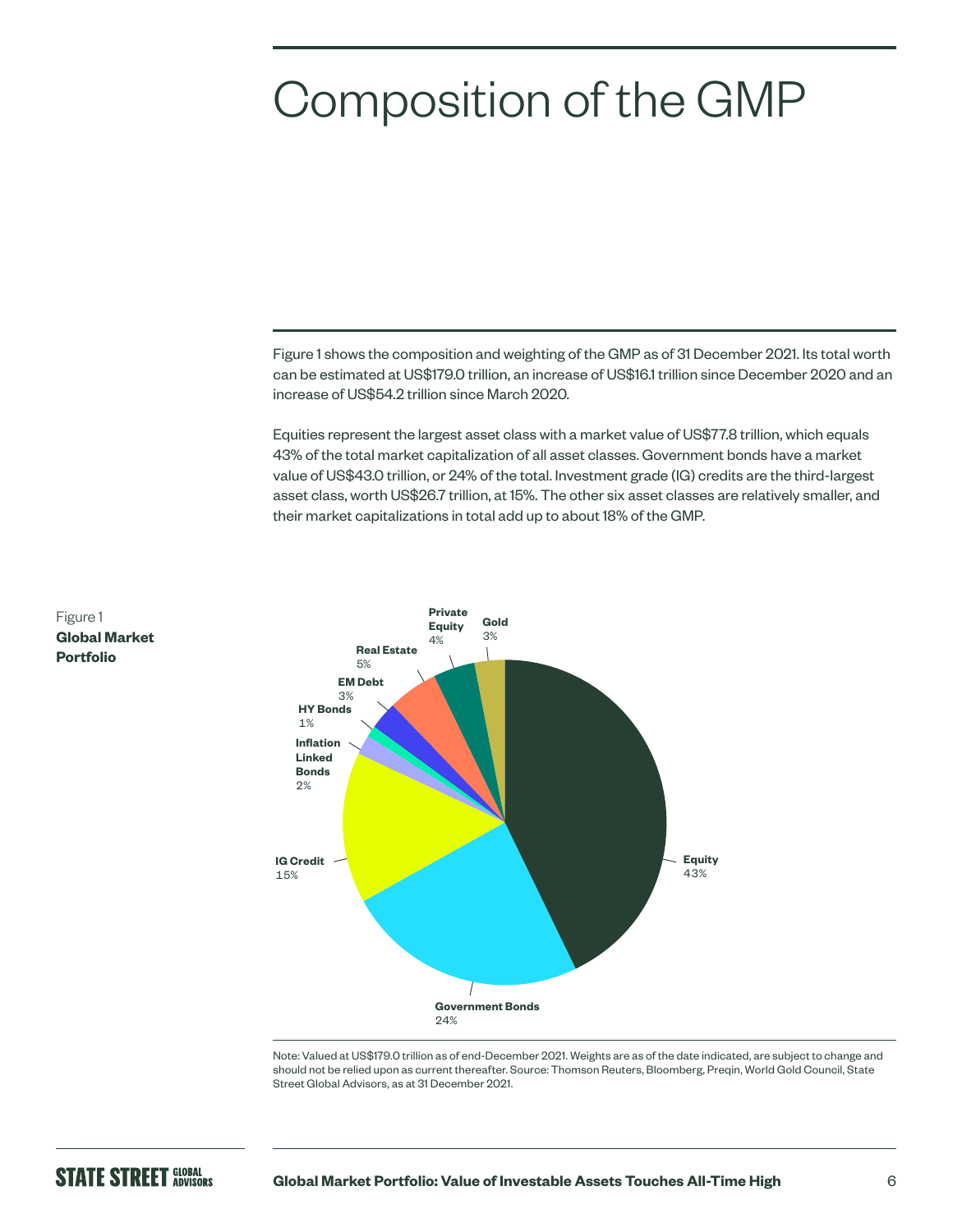#### **Equity**

Since March 2020, equity has seen an impressive rebound with markets preferring cyclicals. As of end-December 2021, equity has reached an all-time high of US\$ 77.8 trillion, 18% higher than in December 2020 and 39% higher than its pre-crisis level in December 2019. The current market value is also almost four times the level during the global financial crisis (GFC) in 2008. Equity weighting also rose to 43% in December 2021 from 38% in 2020 and 36% in 2008.

Along with the expansion of the equity market, equity issuance continues its strong momentum, driven by improved investor confidence. Global equity issuance of IPOs, follow-ons, and convertibles (live transactions) surged significantly to an all-time high US\$1.4 trillion as of end-December 2021, 25% higher than 2020 and twice the 2019 level.

Looking forward, we expect the equity market to continue to see upsides provided the easing of supply chains, normalization of economic activity, improving emerging market (EM) backdrop and strong capital market activities offset the impact of high inflation.

#### **Bonds**

Government bonds continued their expansion but at a slower pace than in 2020. The market value of government bonds recorded an all-time high of US\$42.9 trillion as at end-December 2021, just slightly higher than US\$42.4 trillion in December 2020 and 23% higher than the precrisis level. However, in terms of weighting, government bonds accounted for 24.0% of the GMP as at end-December 2021, compared with December 2020's 26.1% and December 2019's 25.1%. IG bonds increased by US\$400 billion to US\$26.7 trillion in 2021, accounting for 15.3% of the GMP. While the level was the highest since 2000, the increase is less impressive than in 2020 when IG credit rose by US\$3.6 trillion from the pandemic lows in March 2020 to touch US\$26.3 trillion in December 2020.

Global bond issuance has been on an upward trajectory over the past 20 years. Bond issuance in 2021 remained strong, totaling US\$9.7 trillion in December 2021, slightly lower than US\$9.9 trillion as at year-end 2020, which was the annual highest since 2000. In terms of domiciles, developed market (DM) and EM countries saw another year of record high issuance, but compared with December 2020, DM bond issuance started to lose momentum, contracting by more than 11%. Meanwhile, total debt issuance in EM countries continued its upward trend, rising by more than 4%. EM countries were responsible for more than 37% of the total global debt issuance by end-December 2021, compared with 32.1% in December 2020 and just around 3.5%–4% in early 2000s. Within EM countries, China alone accounted for more than 29% of the total global debt issuance, up from 24.8% in December 2020 and less than 1% in 2007.

Looking ahead, uncertainty abounds for bond markets given that policy accommodation has peaked. Rising inflation and rate hikes across countries amongst many other risks present challenges for bond markets in 2022.

#### **Alternatives**

Following a sharp decline in deal making in 2020, private equity (PE) valuations rebounded strongly in 2021 as economic activity recovered. Deal making in the first half of the year reached new post-pandemic heights in some regions and areas although growth slightly moderated in Q3. As of Q2 2021, AuM was estimated to reach US\$6.3 trillion, an 18% increase from year-end 2020 and 40% higher than by year-end 2019. PE is currently estimated to contribute 3.5% to the GMP, compared with 3.3% last year.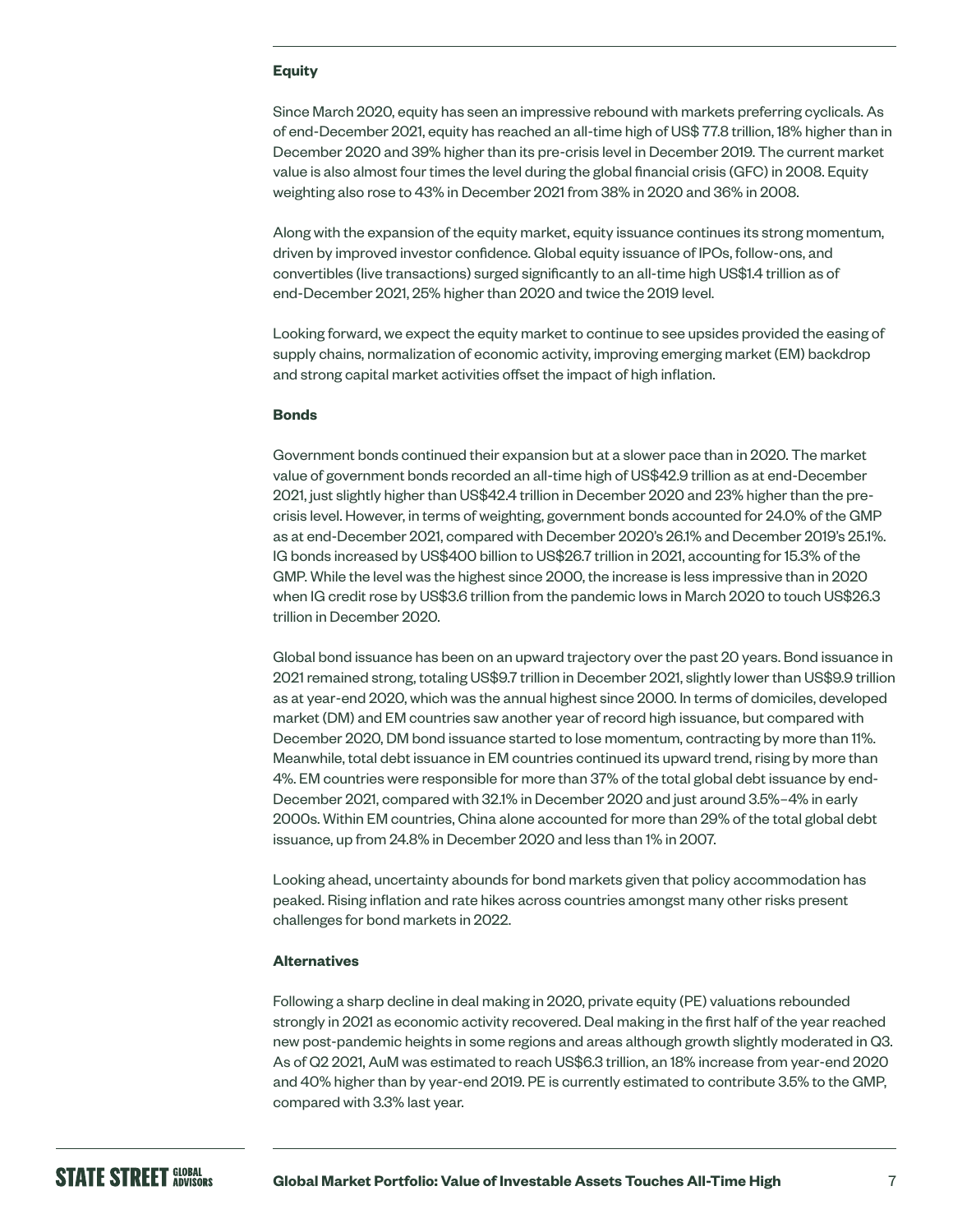As at end-December 2021, gold was estimated to account for 2.6% of the GMP, compared with 2.9% in 2020. Its total value reached US\$4.6 trillion, just shy of year-end 2020 value of US\$4.7 trillion. Gold's weighting now is lower than its pandemic highs of 3.2% as well as the 3.7% weighting it had in 2011–2012, when central banks were effectively printing money by buying assets through quantitative easing.

During 2021, real estate's market value rose by 21.0% from US\$7.3 trillion in December 2020 to US\$8.8 in December 2021. Real estate's market value is now 11.2% higher than its pre-pandemic December 2019 level. Real estate was estimated to account for 4.9% of the GMP as at end-December 2021, higher than the December 2020 weighting of 4.5% but still lower than 5.7% as of December 2019.

#### Figure 2 **Comparison Between 2020 and 2021**

|                                      | Dec 2020 | Dec 2021 | <b>Evolution in USD</b> | <b>Evolution in %</b> |
|--------------------------------------|----------|----------|-------------------------|-----------------------|
| Equity                               | 65,781   | 77,842   | 12,061                  | 18.3                  |
| Government Bonds                     | 42,463   | 42,880   | 417                     | 1.0                   |
| IG Credit                            | 26,306   | 26,716   | 410                     | 1.6                   |
| <b>Real Estate</b>                   | 7,276    | 8,804    | 1,528                   | 21.0                  |
| Private Equity*                      | 5,333    | 6,294    | 961                     | 18.0                  |
| <b>EM Debt</b>                       | 5,147    | 5,944    | 797                     | 15.5                  |
| Gold                                 | 4,792    | 4,622    | (170)                   | $-3.5$                |
| Inflation Linked Bonds               | 3,337    | 3,433    | 96                      | 2.9                   |
| <b>HY Bonds</b>                      | 2,413    | 2,477    | 63                      | 2.6                   |
| <b>Total Global Market Portfolio</b> | 162,850  | 179,012  | 16,163                  | 9.9                   |

Note: For Private Equity, latest data are as of Q2 2021 given that December 2021 data are not yet available. Source: Thomson Reuters, Bloomberg, Preqin, World Gold Council, State Street Global Advisors, as at 31 December 2021.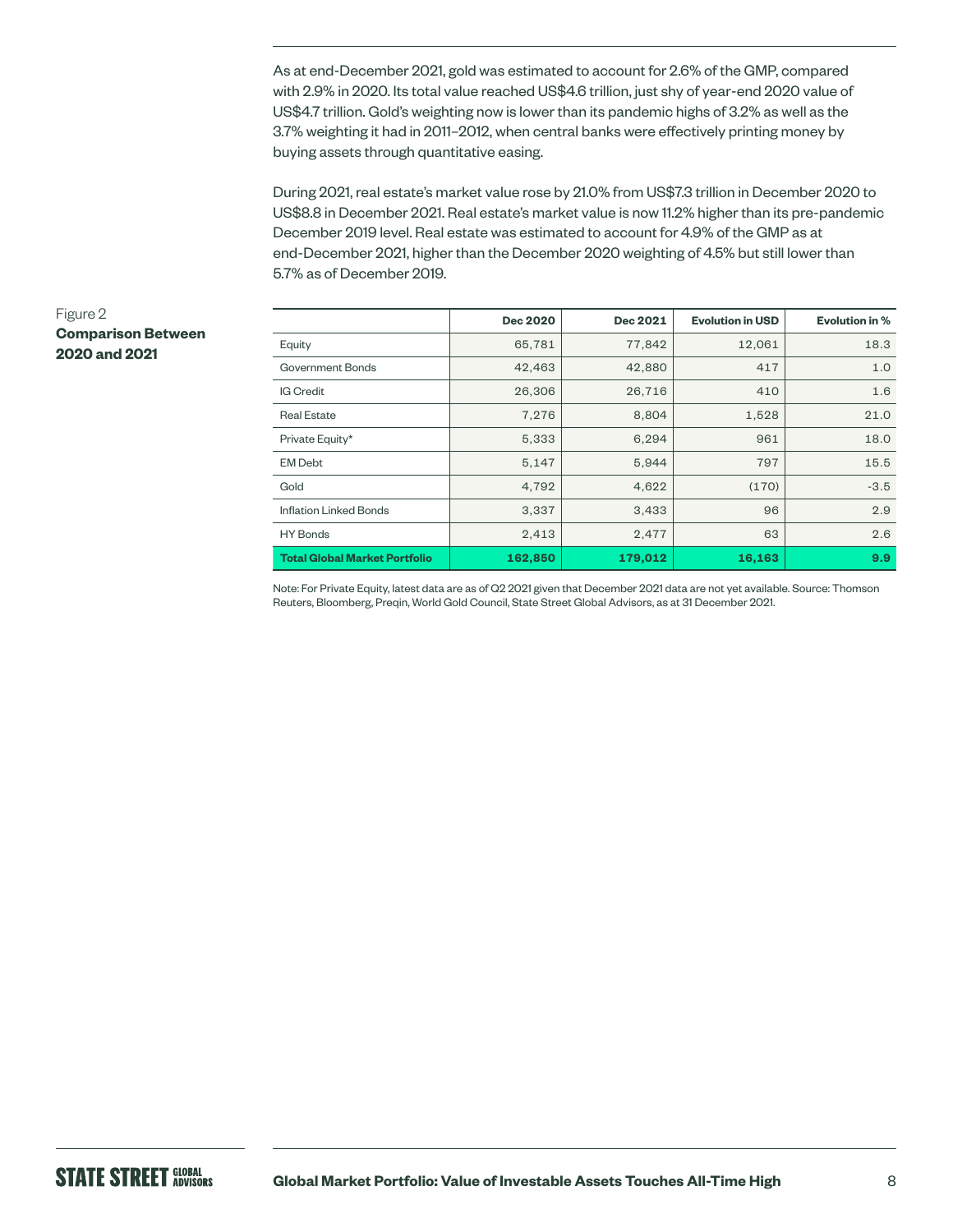### GMP's Evolution Through Time

The year 2021 saw another dramatic rise in issuance particularly of fixed-income securities: new bond issuance reached US\$9.7 trillion, just slightly lower than US\$ 9.9 trillion in 2020 but 29% higher than the total value of bonds issued in 2019. High yield (HY), asset backed and mortgage backed witnessed increases in 2021 while other areas experienced some declines. HY issuance increased by 16% compared to year-end 2020 and reached the highest annual amount since 2000. IG issuance for 2021 remained strong, totaling US\$4.7 trillion, but still 6% lower than yearend 2020.

If we were to look at the issuance in percentage terms of the global bond market capitalization and compare this versus previous years, we are likely to reach a level close to 11.9% — in line with the level seen before the pandemic but slightly short of the pre-GFC level.



#### Figure 3 **Annual Global**

- **Bond Issuance by Category of Issuers in Nominal Terms**
- **Mortgage Backed IG Corporate**
- **HY** Corporate
- Federal Credit Agency

**Agency, Supranational,** Sovereign

> Note: Data refer to live transactions. Source: Thomson Reuters, Bloomberg, Preqin, World Gold Council, State Street Global Advisors, as at 31 December 2021.

Asset Backed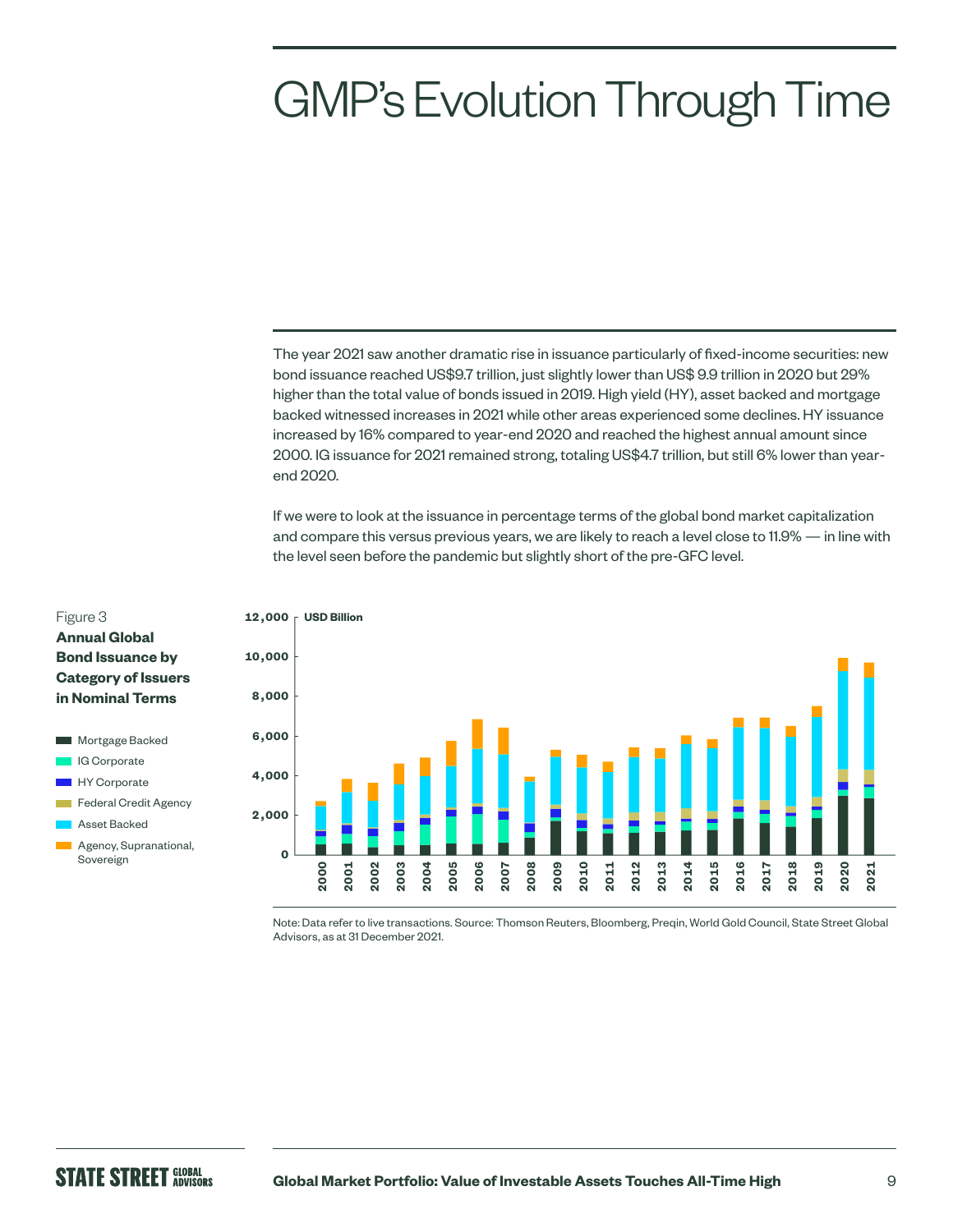Figure 4 **Annual Global Bond Issuance in Percentage of Bond Market Capitalization**





Note: Data refer to live transactions. Source: Thomson Reuters, Bloomberg, Preqin, World Gold Council, State Street Global Advisors, as at 31 December 2021.

Equity issuance has enjoyed another strong year. Global initial public offering (IPO) activity, estimated to reach around US\$566 billion during 2021, rose by more than 80% from the yearend 2020 level. IPOs on US exchanges almost doubled in 2021, while China-domiciled IPOs reached an all-time high of US\$110 billion in 2021. Global secondary offering activity totaled US\$644 billion during 2021, 3.1% higher than year-end 2020 and the highest annual amount since 2000. Global convertible offerings totaled US\$160 billion during 2021, accounting for 11% of global equity capital markets activity, and an increase of 57% from the pre-crisis level in 2019.



Note: Data refer to live transactions. Source: Thomson Reuters, Bloomberg, Preqin, World Gold Council, State Street Global Advisors, as at 31 December 2021.

As a percentage of the equity market, the new issuance represented 1.8% as of December 2021, far from the highs seen in 2000 or 2007 (2.6%).

#### Figure 5 **Annual Global Equity Issuance**

Follow-On  $\blacksquare$ **Convertible**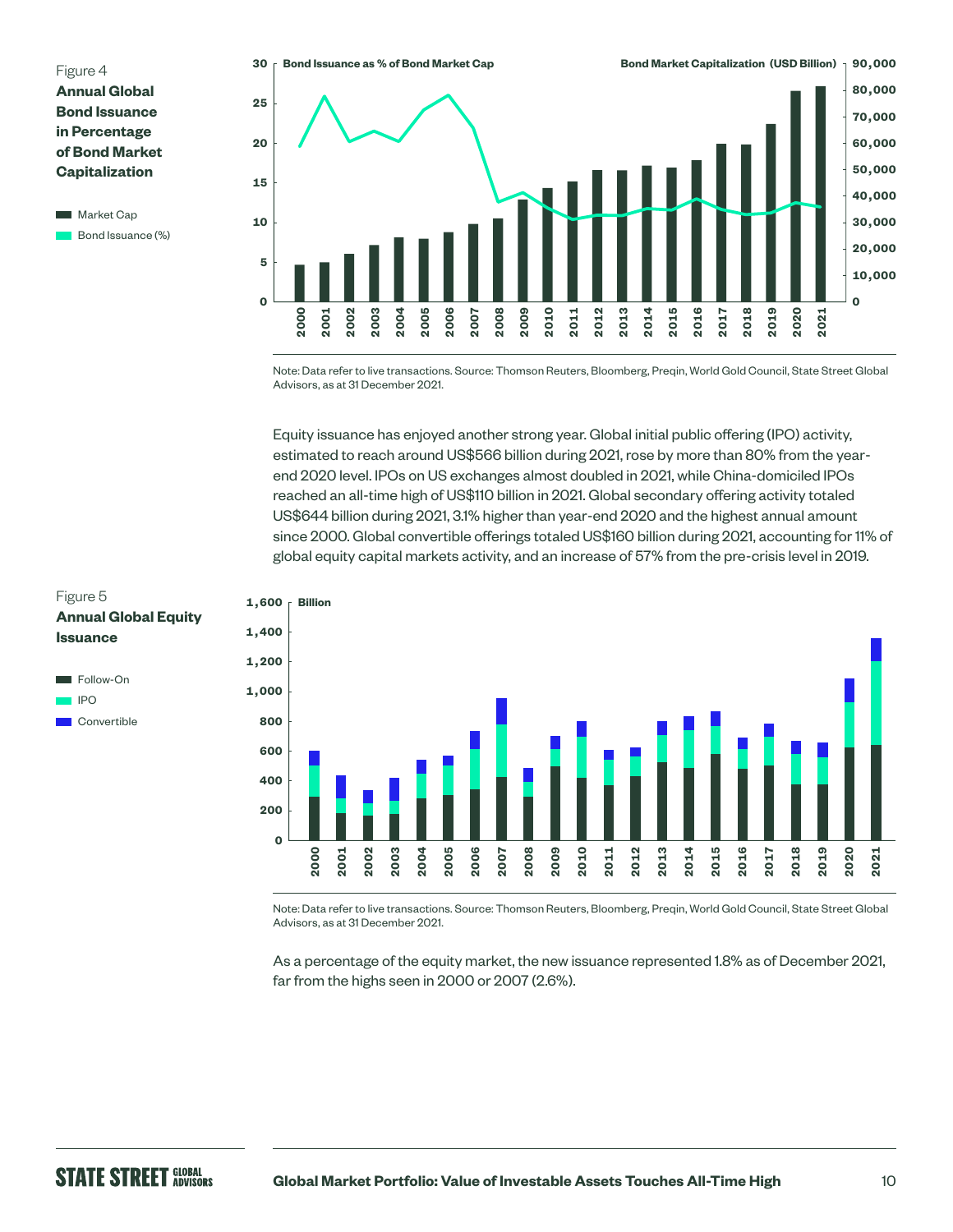Figure 6 **Annual Global Equity Issuance as Percentage of Equity Market Capitalization**





Note: Issuance data refer to live transactions. Source: Thomson Reuters, Bloomberg, Preqin, World Gold Council, State Street Global Advisors, as at 31 December 2021.

Figure 7 highlights the evolution of the total capital value of the GMP over time, which showed an increase of 443% over 20 years — from US\$39.5 trillion in 2000 to US\$179.0 trillion in 2021. Despite a steep fall in Q1 2020, comparable in magnitude to 2008, significant security issuances and rebound in asset values helped mitigate the intensity of the drop reasonably quickly by the beginning of the third quarter of 2020.



#### Figure 7 **Market Value of Assets in Global Invested Multi-Asset Market Portfolio**



Source: Thomson Reuters, Bloomberg, Preqin, World Gold Council, State Street Global Advisors, as at 31 December 2021.

Of interest should also be the evolution of macro asset allocation weighting over time (Figure 8). At the peak of the equity market bubble in 2000, the weighting of equity reached an impressive 59%. It has steadily and visibly declined since then, reaching 50% in 2007 and oscillating between 35% and 45% since 2008. During bear markets and major corrections (2008, 2011 and March 2020), equity weighting tends to reach the low end of this range as depressed equity prices negatively impact equity weighting compared with other macro asset classes.

Conversely and unsurprisingly, given their more defensive characteristics, bond weighting tends to increase in equity bear markets, reaching close to 55%. Examples for this include December 2008 (55.3%), the eurozone crisis of 2011 (54.8%) and March 2020 (53.9%).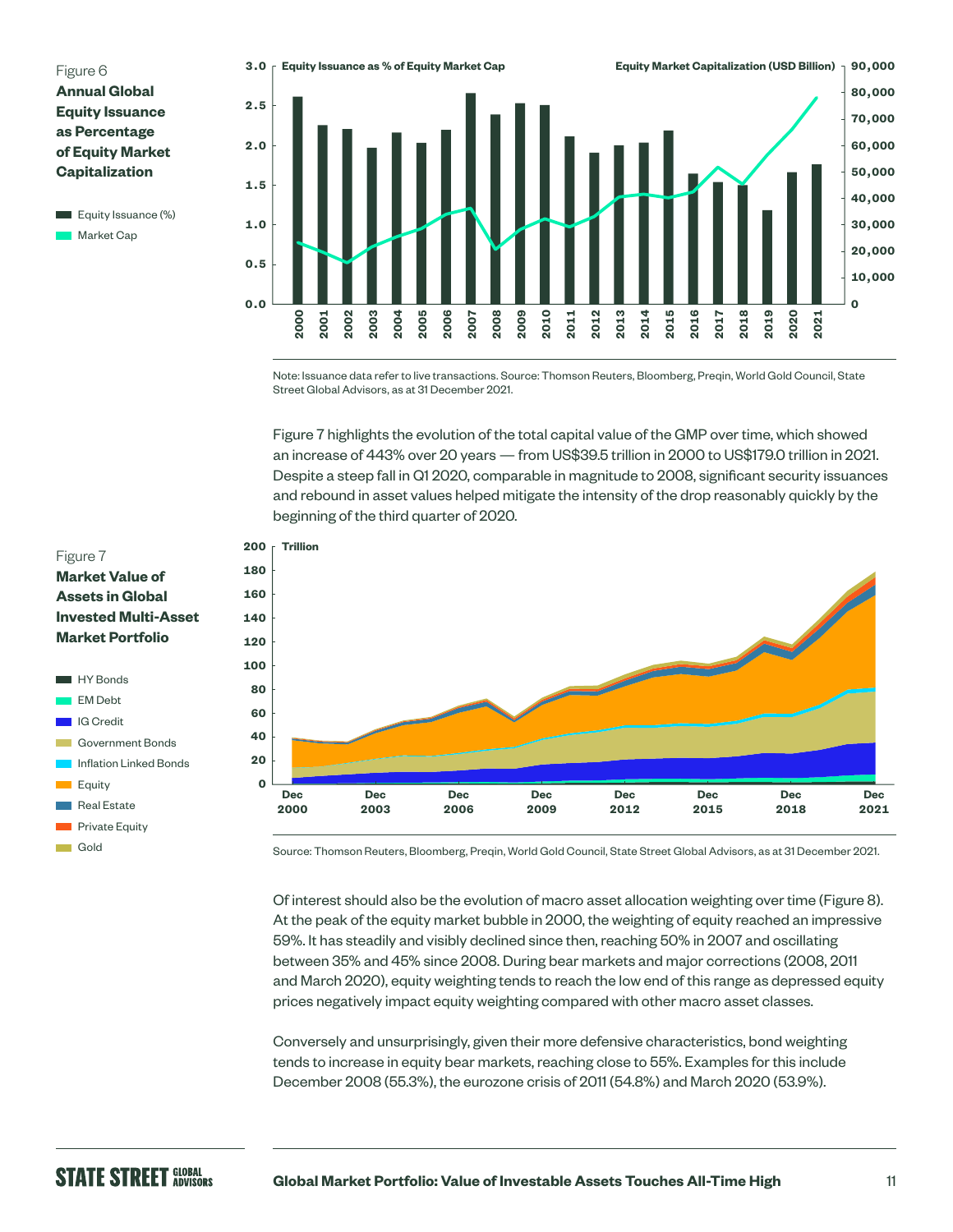The weighting of alternative asset classes has been steadily increasing, almost doubling in weighting in twenty years, reaching 11.0 % in 2021 from 6% in 2000, thanks to their development over time, greater acceptance by investors and the rise in value experienced by key alternative asset classes such as PE or gold.

#### Figure 8 **Evolution of Macro Asset Allocation Weights**





Source: Thomson Reuters, Bloomberg, Preqin, World Gold Council, State Street Global Advisors, as at 31 December 2021.

#### **The Rise of China**

The size and structure of Chinese bond and equity markets had significantly evolved over the last two decades and the value of these markets is now competing with those of developed markets. Within equity markets, China currently accounts for 34% of MSCI EM capitalization, from only 15% in 2007. In the MSCI AC World Index, for example, China is now the third-largest market by capitalization, representing 3.6% of the index.

Within fixed income, we estimate that China accounted for 28% of the EM bond market from just 1% in 2000.4

China exposure in global equity benchmarks remains low although the situation has improved since A shares have been increasingly included in major equity indices since 2019. Chinese equities are also structurally undervalued as they are currently trading significantly below the US and the rest of the world markets. As highlighted in State Street Global Advisors' 2022 Global Market Outlook, China's equity market capitalization is stuck at 82% of its GDP, far below the level of many developed markets. In addition, various valuation ratios also indicate excessive discounting, with China's current price-to-earnings ratio falling well below 20-year averages and global/DM benchmarks.

Similarly, China's bond market is one of the largest bond markets in the world. However, regulation has made it difficult for foreign investors to access it. As the market is starting to open to foreign investors, with the yuan becoming a reserve currency and fixed income indices increasing their allocation to China, the Chinese bond market is expected to provide further diversification.

We also expect that with the growth and dynamism of the Chinese economy, China will continue to offer the potential for attractive returns for investors.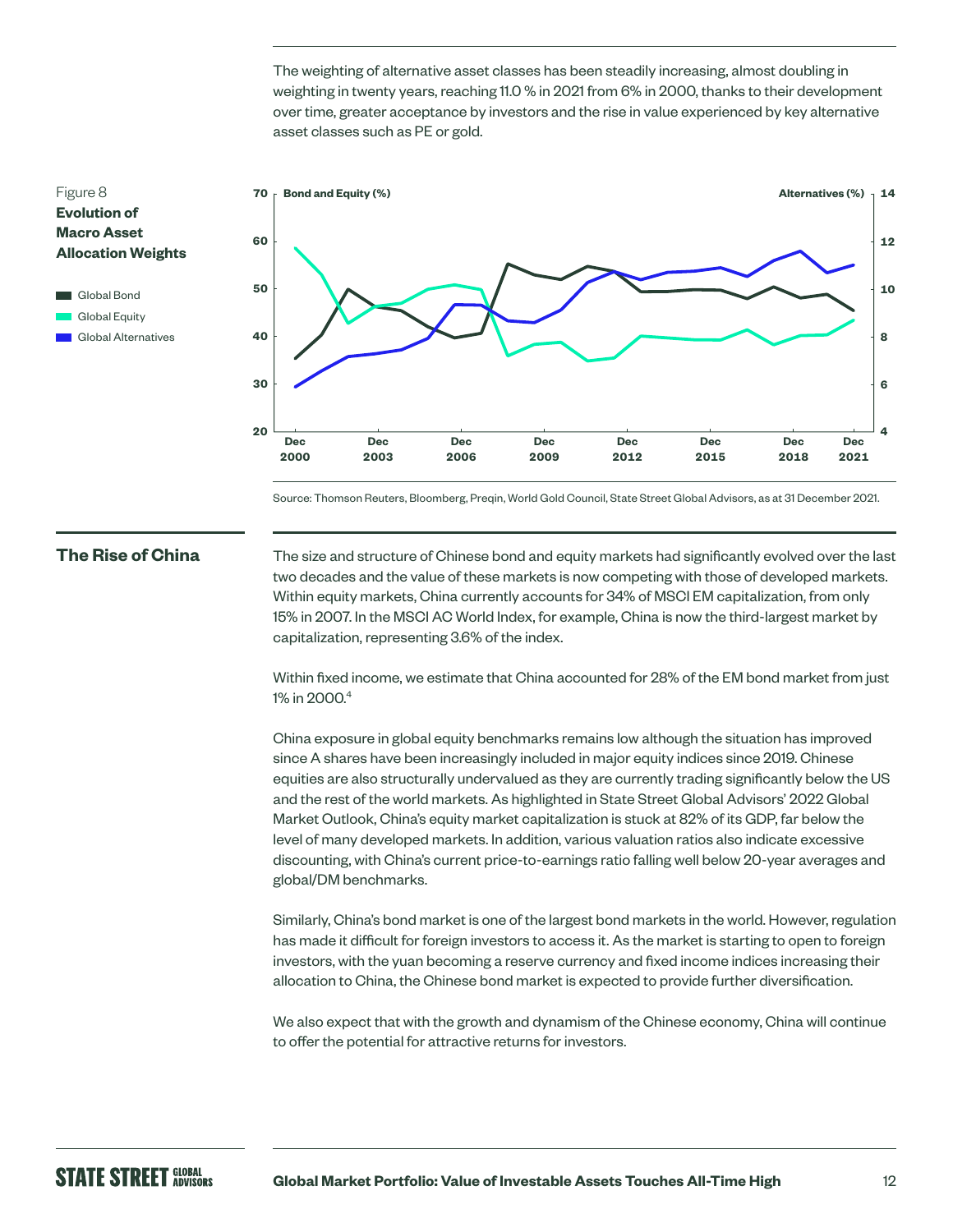



Note: Bond weights were calculated based on JP Morgan indices: EMBI global, CEMBI Broad and GBI-EM Global. Source: MSCI, J.P. Morgan, State Street Global Advisors, as at 30 September 2021.

These figures, however, do not represent the true size of the China market as a significant portion of its financial assets are not opened to foreign investors. Given its economic and political importance, China is still underrepresented in many investors' portfolios, but its constitution in the GMP is getting visibly bigger over time and Chinese investable assets now represent close to 2% of the GMP.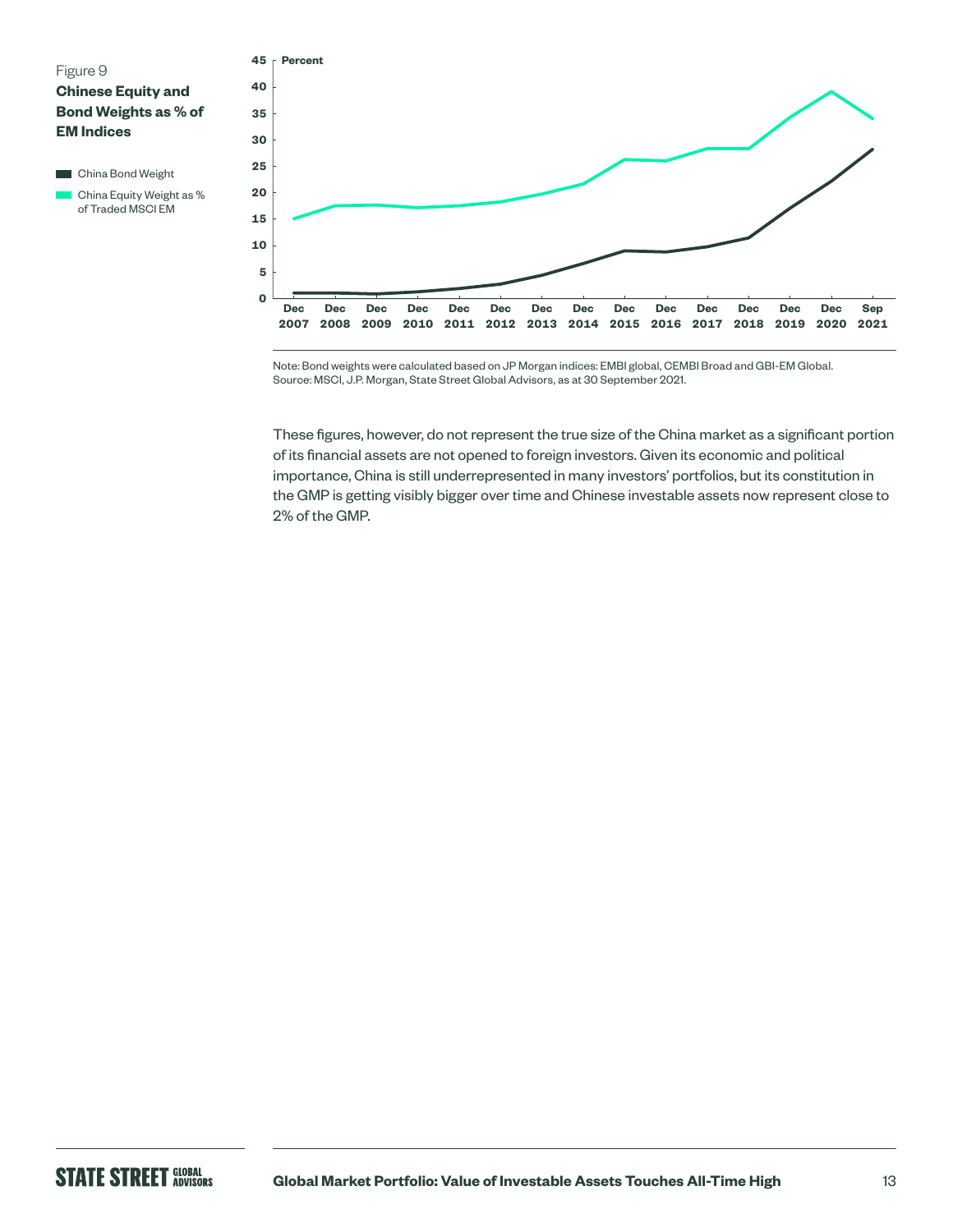## GMP — Performance **Outlook**

We expect the GMP to deliver about 3.3% over 1 year (gross of fees and any transaction costs) in local terms — not taking into account currency fluctuations or costs of hedging — which is slightly higher than our last forecast in 2019 of 3.1%. The most important positive contributors of this return are equities and risky debt.

Albeit being relatively low, the GMP's return remains positive and superior to the current level of realized and anticipated inflation in most advanced countries.

#### Figure 10 **Risk and Return Forecasts For Global Multi-Asset Market Portfolio**

|                                                               | <b>USD Billion</b> | Weights (%) | 1 Year (%) | <b>Annualized Return</b><br>$3-5$ Years $(\%)$ | 10+ Years (%) | <b>Long-Term Risk</b><br>(Std Dev) (%) |
|---------------------------------------------------------------|--------------------|-------------|------------|------------------------------------------------|---------------|----------------------------------------|
| Equity                                                        | 77,842             | 43.5        | 6.2        | 6.1                                            | 5.5           | 14.7                                   |
| Government Bonds                                              | 42,880             | 24.0        | $-0.1$     | $-0.6$                                         | 0.0           | 3.7                                    |
| IG Credit                                                     | 26,716             | 14.9        | 1.3        | 0.0                                            | 0.8           | 7.4                                    |
| <b>Inflation Linked Bonds</b>                                 | 3,433              | 1.9         | $-1.3$     | $-1.3$                                         | 0.1           | 6.4                                    |
| HY Bonds                                                      | 2,477              | 1.4         | 1.7        | 1.5                                            | 2.6           | 9.5                                    |
| <b>EM Debt</b>                                                | 5,944              | 3.3         | 2.6        | 3.5                                            | 4.8           | 13.2                                   |
| <b>Real Estate</b>                                            | 8,804              | 4.9         | 2.4        | 3.3                                            | 3.6           | 18.2                                   |
| Private Equity                                                | 6,294              | 3.5         | 7.5        | 7.7                                            | 7.0           | 11.6                                   |
| Gold                                                          | 4,622              | 2.6         | 0.0        | 0.0                                            | 2.6           | 16.3                                   |
| <b>Global Invested Multi-Asset</b><br><b>Market Portfolio</b> | 179,012            | 100         | 3.3        | 3.1                                            | 3.2           | 8.2                                    |

Note: The above forecasts are estimates based on certain assumptions and analysis made by State Street Global Advisors. There is no guarantee that the estimates will be achieved. Source: Bloomberg, Thomson Reuters, Preqin, World Gold Council, FactSet, State Street Global Advisors, as at 31 December 2021.

> Over the longer term, we expect the GMP to deliver 3.2%, or 0.2 pp higher than the end-2020 level. We also estimated the portfolio's long-term risk, using expected volatility (standard deviation) of each of the asset classes and the correlations between them. As of December 2021, this stood at 8.2%, slightly higher than our 2020 estimate of 7.9%. This modest rise is consistent with our expectation to see a gradual rise of volatility over time across most markets.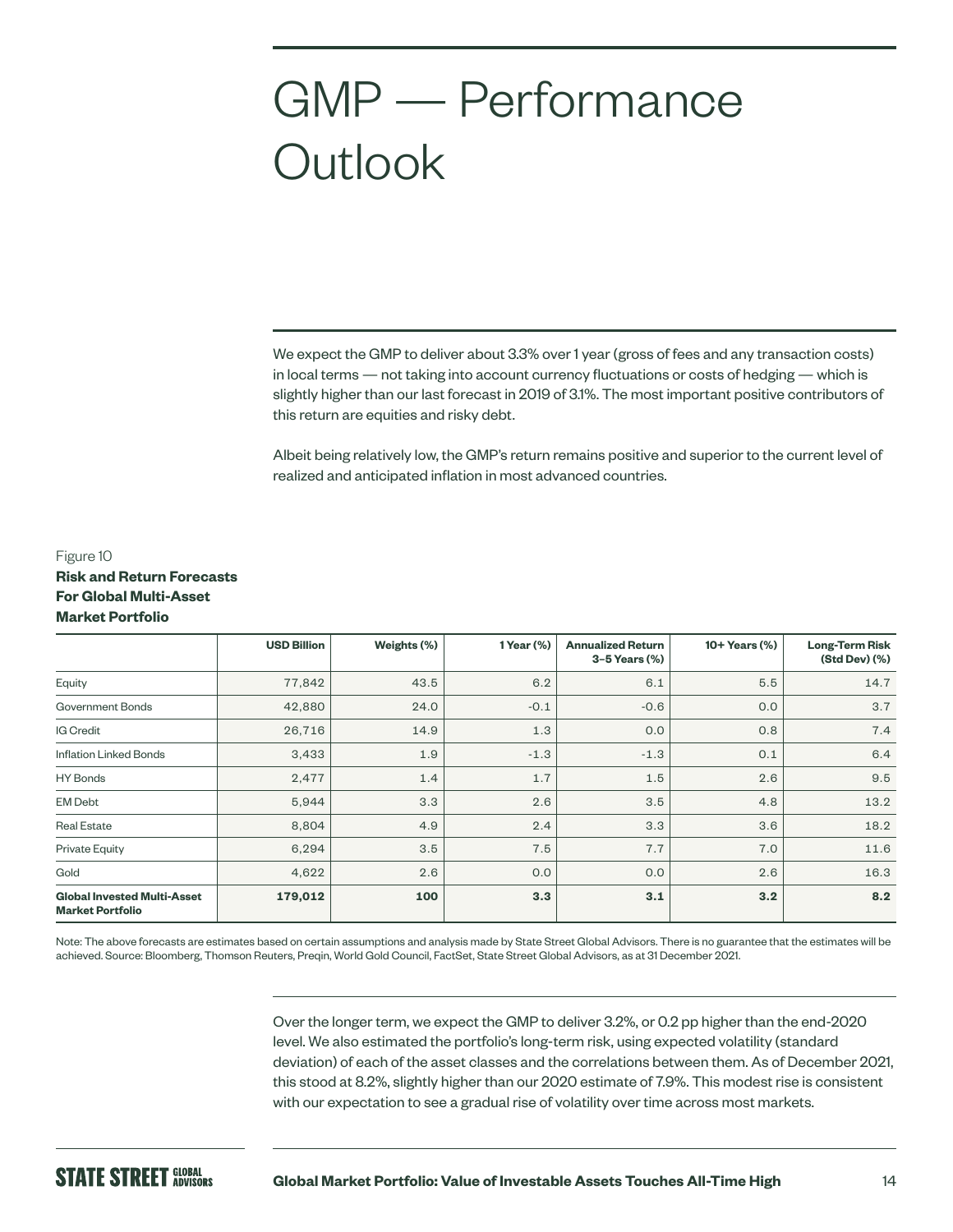What can investors learn from these forecasts? Given the current low inflation and low cash yield conditions, the return from the GMP appears to compensate for the risks borne by investors, making a strong case for the GMP's continued importance for investors. But it is equally possible that these forecasts fall short of the long-term objectives of certain investors.

In such a scenario, investors will need to look at other ways to engineer a higher rate of performance: for instance, by way of a more aggressive asset allocation strategy with a larger emphasis on growth assets, active security selection, tactical asset allocation or smart beta. As this means assuming greater risk, requiring greater care, an alternative way forward is to get investor expectations and objectives revised and updated in line with the reality that the current GMP reflects.

#### **Balancing Risks and Returns**

Another key consideration is the risk contribution of each asset class (Figure 11). The concept of risk contribution or risk attribution is widely used for asset allocation, active portfolio management, risk management and risk budgeting. Put simply — calculating the risk contribution allows us to evaluate how much risk comes from each asset class as a percentage of the total variance of the GMP. Global equity risk continues to dominate: with a 43% capital allocation, equities accounted for 75% of the total risk of the GMP as an asset class.

Although some investors may take issue with this, given the need for equity returns in the current low-yield rate environment, we would caution against reducing this allocation too drastically. Investors could, instead, consider a number of risk management approaches to reduce the risk — either at the equity level or at the total portfolio level. Such approaches could include, for instance, managed volatility equities, target volatility triggers or option overlays that are either strategically or dynamically adjusted.



Note: Data are as of the date indicated, are subject to change and should not be relied upon as current thereafter. Source: Bloomberg, Thomson Reuters, Preqin, World Gold Council, FactSet, State Street Global Advisors, as at 31 December 2021.

Dynamic asset allocation could also play a key part in both engineering higher returns and reducing risk, by adding a set of shorter-term exposures based on a tactical market outlook as well as investor sentiment regarding the GMP. The GMP, more than ever, is an important starting point and these options allow investors to improve the risk and return profile of their individual portfolios and assess them relative to the GMP in order to target better outcomes.

#### Figure 11 **Risk Contribution by Asset Class**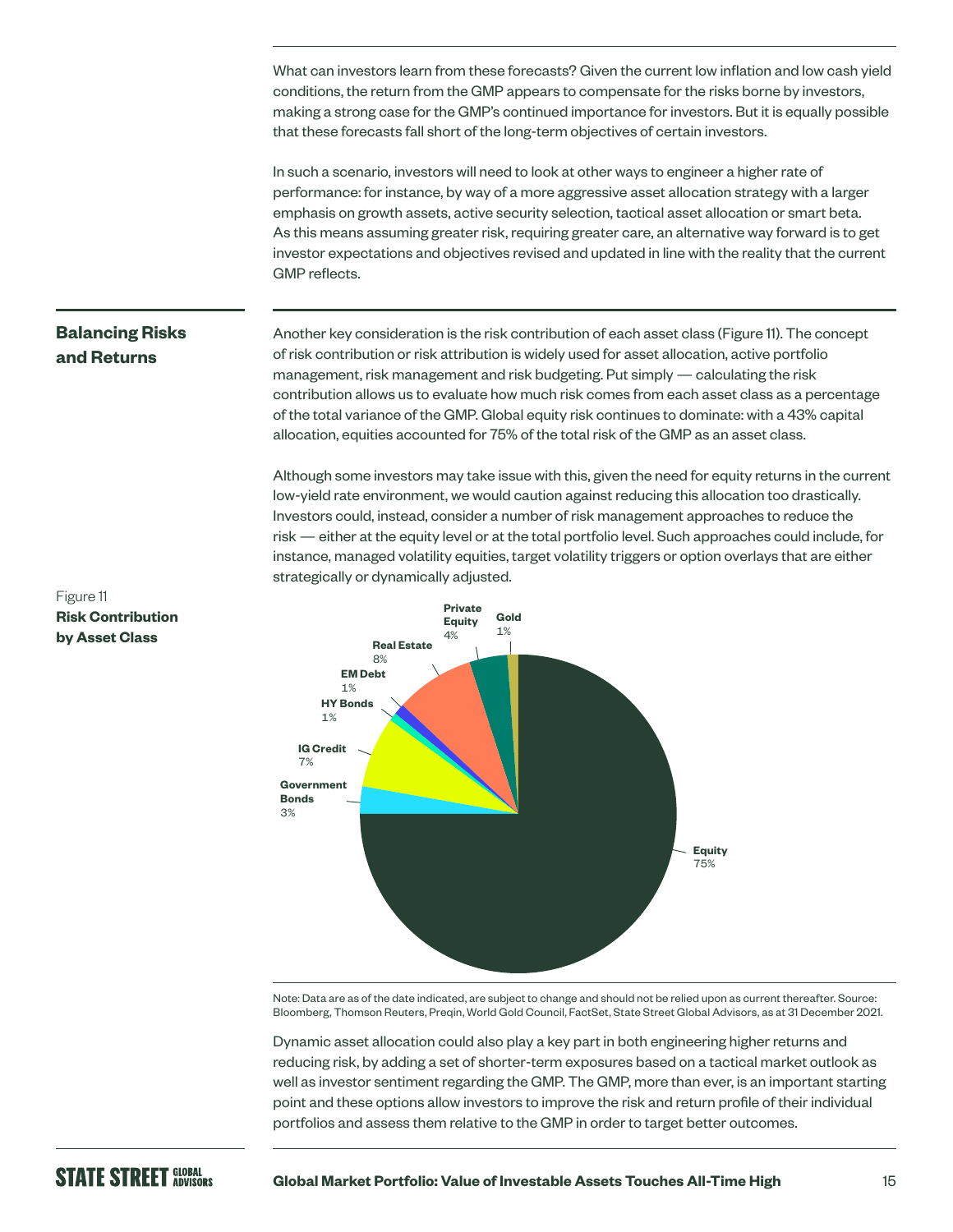### **Conclusion**

The GMP's value reached an impressive all-time record of US\$179.0 trillion in 2021, 10% higher than in 2020. It has benefitted from very positive tailwinds, such as strong equity performance and significant levels of security issuances in equity and fixed income markets. It had been modestly affected by several benign headwinds: the strength of the USD, corporate buybacks and the lackluster performance of certain asset classes, including IG bonds, EM debt and gold. Equity weight, as a percentage of the total GMP stands now at 43%. It has not reached the levels last seen during the previous peaks of the equity markets in 2000 and 2007.

Growth assets continued to get favored by investors and benefitted from the cyclical recovery, whereas more defensive assets are expected to deliver very low nominal returns and negative real returns. Absent a major shock, it is probable that risk appetite might stay higher for longer. The GMP framework continues to provide investors with an effective tool to guide them in their asset allocation decision. For those investors who wish to achieve a higher rate of return, a more aggressive asset allocation with an even larger emphasis on growth assets, active strategies such as security selection or a tactical asset allocation strategy could be considered.

- **Endnotes** 1 Dodard, F., & Greenway, A. (2015). Using the Global Market Portfolio as a Natural Benchmark. State Street Global Advisors.
	- 2 Doeswijk, R., Lam, T., & Swinkels, L. (2014). The Global Multi-Asset Market Portfolio, 1959–2012. Financial Analysts Journal, 70(2).
- 3 Greer, R. J. (1997). What Is an Asset Class Anyway? Journal of Portfolio Management, 23, 86–91.
- 4 The calculation is based on JP Morgan indices: EMBI global, CEMBI Broad and GBI-EM Global.